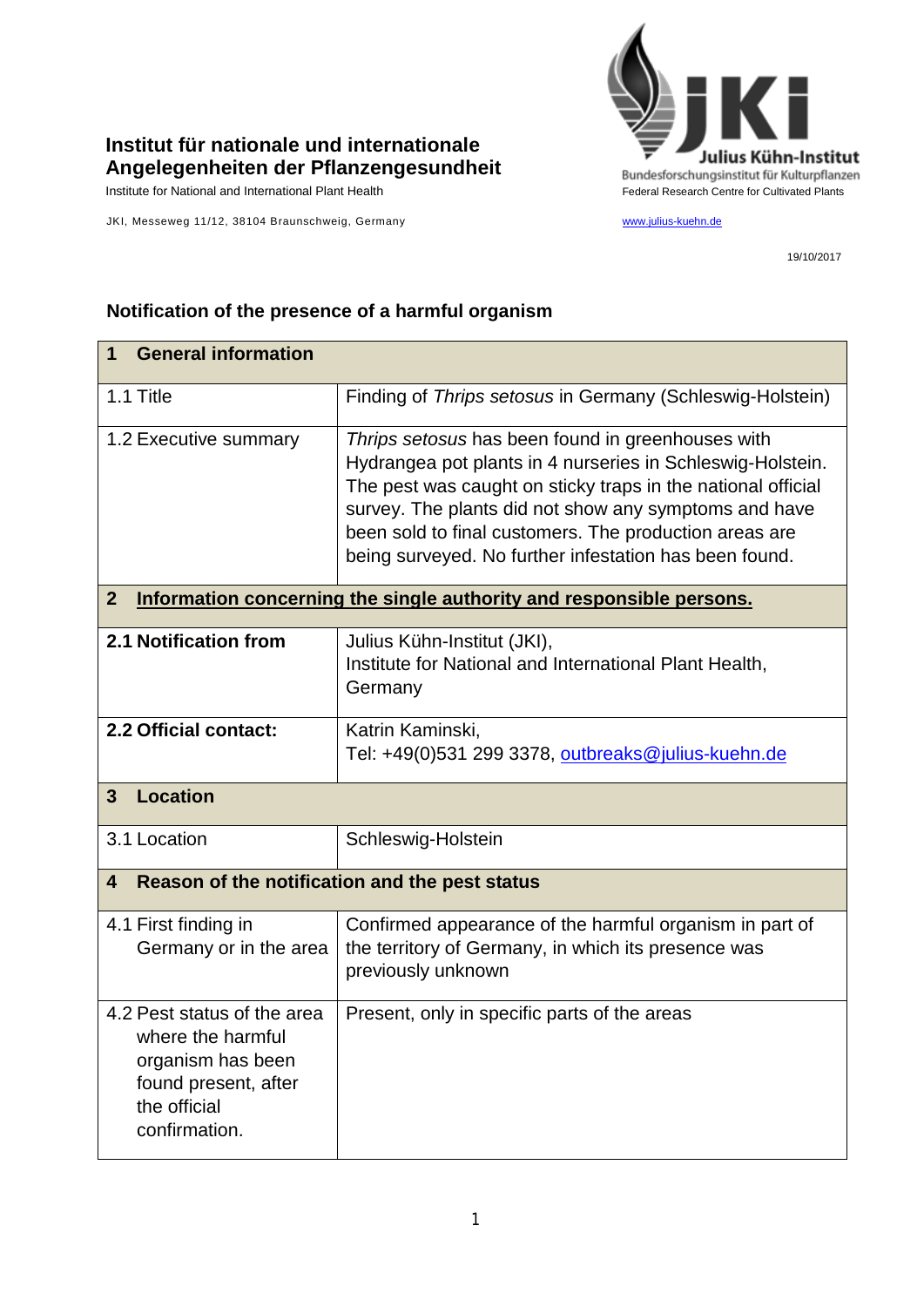| 4.3 Pest status in Germany before<br>the official confirmation of the<br>presence, or suspected<br>presence, of the harmful<br>organism. | Present, only in some parts of Germany                                                           |  |
|------------------------------------------------------------------------------------------------------------------------------------------|--------------------------------------------------------------------------------------------------|--|
| 4.4 Pest status in Germany after the<br>official confirmation of the<br>presence of the harmful<br>organism.                             | To be determined                                                                                 |  |
| Finding, sampling, testing and confirmation of the harmful organism.<br>$5\overline{)}$                                                  |                                                                                                  |  |
| 5.1 How the presence or<br>appearance of the harmful<br>organism was found.                                                              | Pest related survey: On 23/05/2017 sticky<br>traps were placed in nurseries.                     |  |
| 5.2 Date of finding:                                                                                                                     | 06/09/2017                                                                                       |  |
| 5.3 Sampling for laboratory analysis.                                                                                                    | 08/06/2017                                                                                       |  |
| 5.4 Diagnostic method.                                                                                                                   | Morphological identification                                                                     |  |
| 5.5 Date of official confirmation of<br>the harmful organism's identity.                                                                 | 06/09/2017                                                                                       |  |
| Infested area, and the severity and source of the outbreak in that area.<br>6                                                            |                                                                                                  |  |
| 6.1 Size and delimitation of the<br>infested area.                                                                                       | 4 greenhouses                                                                                    |  |
| 6.2 Characteristics of the infested<br>area and its vicinity.                                                                            | Physically closed conditions: greenhouses                                                        |  |
| 6.3 Host plants in the infested area<br>and its vicinity.                                                                                | Hydrangea                                                                                        |  |
| 6.4 Infested plant(s), plant<br>product(s) and other object(s).                                                                          | Adults and larvae caught on sticky traps                                                         |  |
| 6.5 Severity of the outbreak.                                                                                                            | The plants did not show any symptoms.                                                            |  |
| 6.6 Source of the outbreak.                                                                                                              | unknown                                                                                          |  |
| <b>Official phytosanitary measures.</b><br>$\overline{\mathbf{7}}$                                                                       |                                                                                                  |  |
| 7.1 Adoption of official phytosanitary<br>measures.                                                                                      | No official measures: The plants were already<br>sold to final consumers. The survey is ongoing. |  |